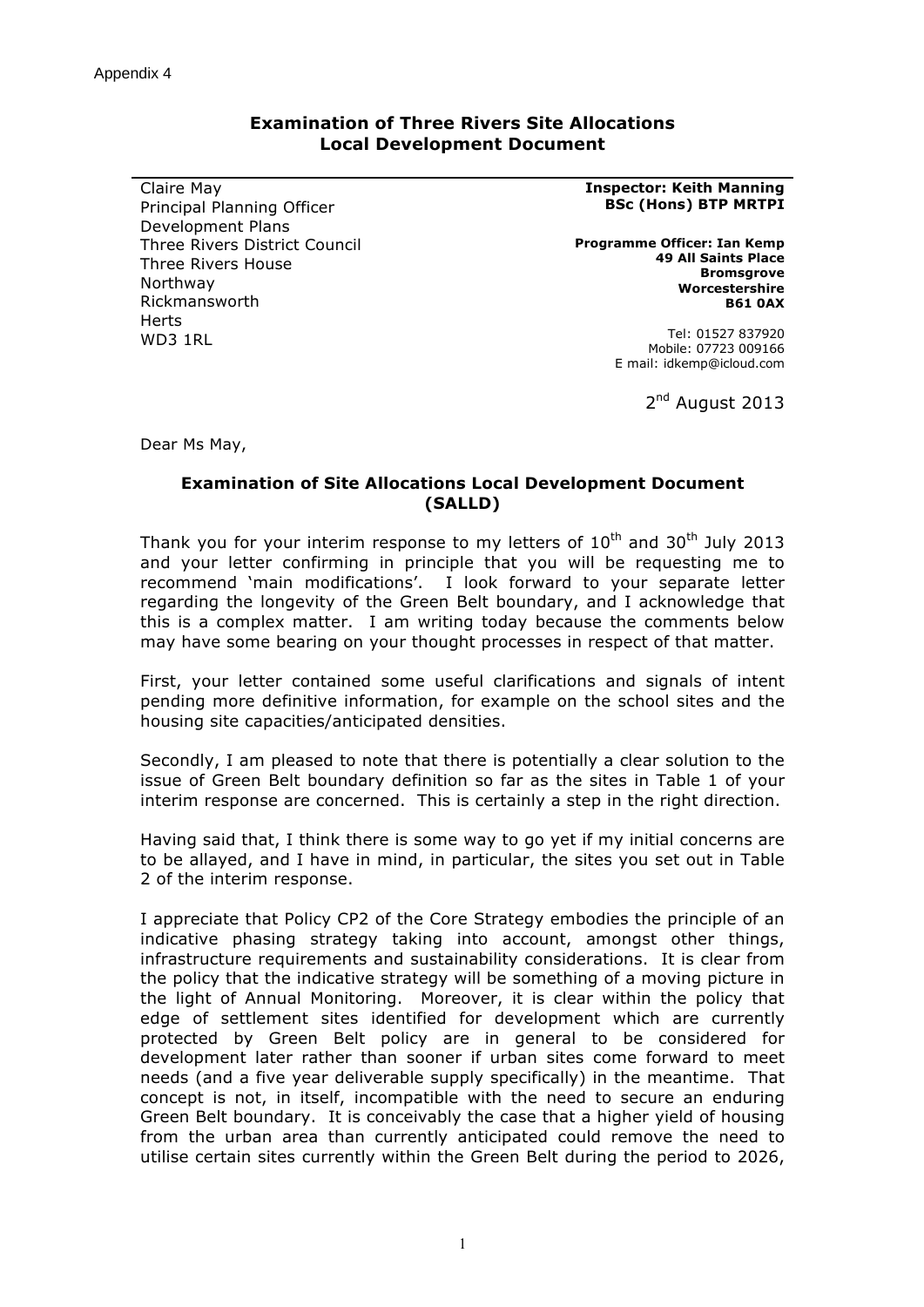and I have no doubt that such a possibility is something that the Examination will in due course be considering.

However, it is now very clear, given your interim response, and particularly the comments associated with Table 2 therein<sup>1</sup>, that the Council intends to use Green Belt designation as a de facto phasing mechanism for land release in lieu of an explicit phasing policy directed to the orderly release of land (in pursuance of the Spatial Vision) allocated or, alternatively, safeguarded for future development.

This approach would, I am bound to say, be fatal to soundness. I am firmly of the view that it would corrode the integrity of the very policy that is so important to the communities of Three Rivers, and so important nationally.

The National Planning Policy Framework is very clear not only as to the importance of Green Belt policy but also as to the manner in which it is to be deployed. Effectively continuous review within the timescale of a local plan simply does not square with the fundamental characteristic of permanence set out in paragraph 79 of the Framework. Local communities would not have the confidence that land in the Green Belt will be protected even in the short term, as its status and future would be entirely contingent upon the changing picture of events elsewhere in the District. Certainly within the timescale of a local plan and, generally speaking according to the Framework, beyond, Green Belt boundaries should be capable of enduring, thereby maintaining certainty and confidence. The local plan should ensure sufficient land is allocated or otherwise identified for development needs to support that intention.

To put it in the simplest of terms, land should be in or out of the Green Belt; and if it is out of the Green Belt, it should be allocated for development (phased if necessary), or safeguarded to accommodate needs arising later rather than sooner. It seems to me that, through the Framework, the Council has all the necessary development planning tools it needs to not only take the difficult decisions that may be necessary to accommodate its development needs in accordance with its Spatial Vision and Core Strategy but also to ensure that public confidence in a Green Belt boundary that is acknowledged to be in need of some limited alteration now is, so far as possible, maintained.

The approach currently espoused by the Council, on the other hand, engenders unwarranted ongoing uncertainty as to the status and future of land on the urban edge that is currently in the Green Belt. An important function of the SALDD as I see it is to resolve such uncertainty. The approach being followed at the moment, it seems to me, represents the worst of all worlds. Communities will be conscious that land 'left in' the Green Belt (i.e. the Table 2 sites) is nevertheless likely to be effectively removed from it, by reason of the Council concluding 'very special circumstances' (notwithstanding that it is a site already identified for development at some

 <sup>1</sup> Notably, the sentences*…"To remove the Green Belt designation from these sites at this time could result in*  development coming forward too early due to pressure from the development sector. Whilst the Council *acknowledge that it is likely that development within the Green Belt will be necessary later in the plan period, it is also possible that more windfall sites within the urban area will come forward earlier in the plan period and/or more dwellings than anticipated will be delivered on other sites thus negating the need to release further land from the Green Belt later in the plan period."*